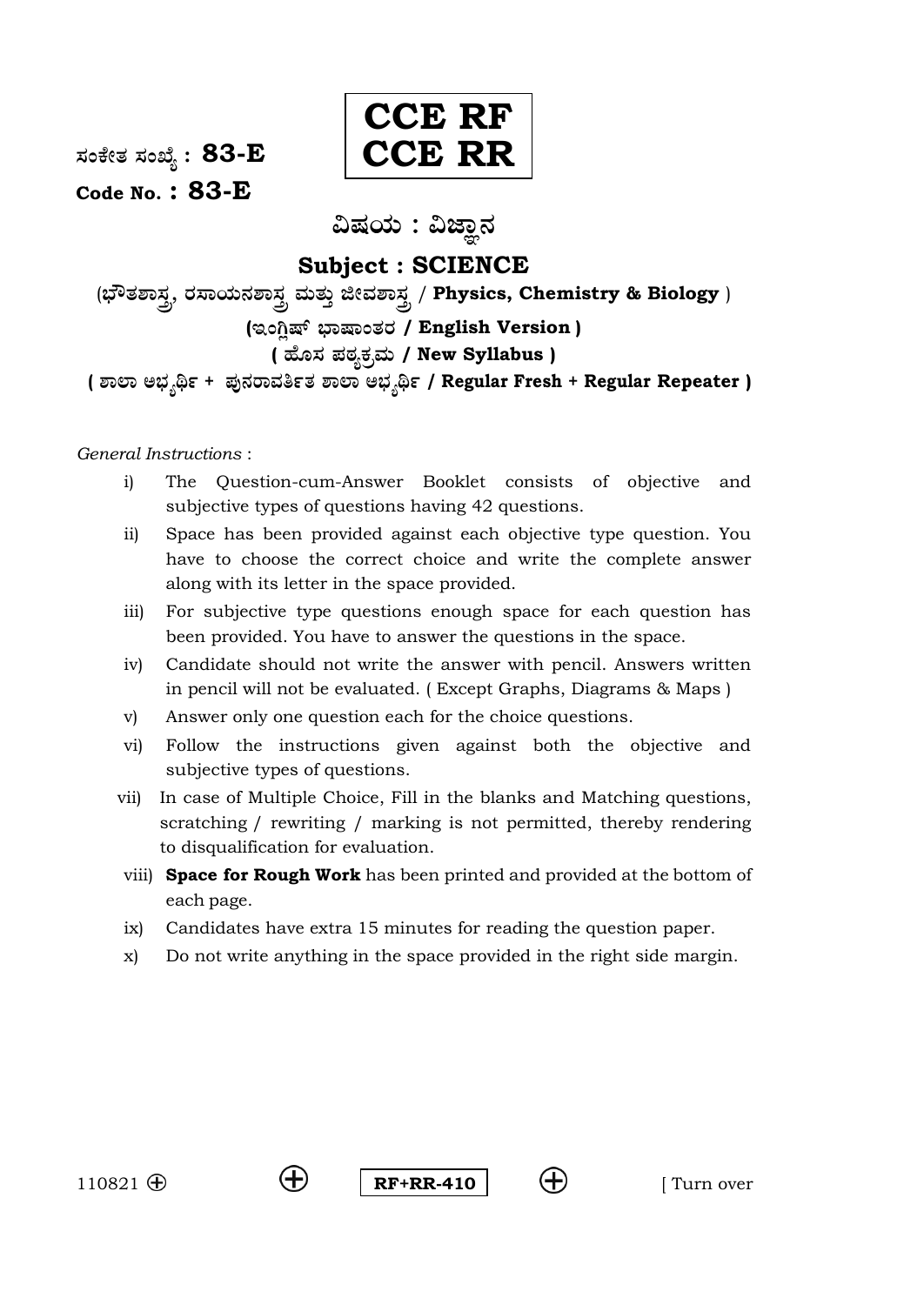**83-E** 2 **CCE RF+RR** *Four* alternatives are given for each of the following questions / incomplete statements. Only one of them is correct or most appropriate. Choose the correct alternative and write the complete answer along with its letter in the space provided against each question.  $10 \times 1 = 10$ 1. In Fleming's right hand rule middle finger indicates the direction of (A) magnetic field (B) induced electric current (C) mechanical energy (D) motion of the conductor. 2. Identify one of the uses of solar heater in the following. (A) Conversion of solar energy into electrical energy (B) Providing energy for artificial satellites (C) Desalination of marine water (D) Using in automatic streetlights. 3. Significant reduction in the platelet count of human blood is the main symptom of this disease. (A) Chikungunya (B) Dengue (C) Bird flu (D) Gonorrhea. 4. Si + C  $\rightarrow$  SiC. This chemical reaction is an example for (A) exothermic reaction (B) endothermic reaction (C) dissociation reaction (D) displacement reaction. 5. No image is formed on the blind spot of human eye because, (A) cones are absent (B) rods are absent (C) rods and cones are absent (D) optic nerve is absent. 6. A domestic electrical appliance requires alternating current of 15 V. If 220 V of alternating current is supplied to the house, then the device that helps in the functioning of that electrical appliance is

- (A) induction coil (B) step-up transformer
- (C) AC dynamo (D) step-down transformer.

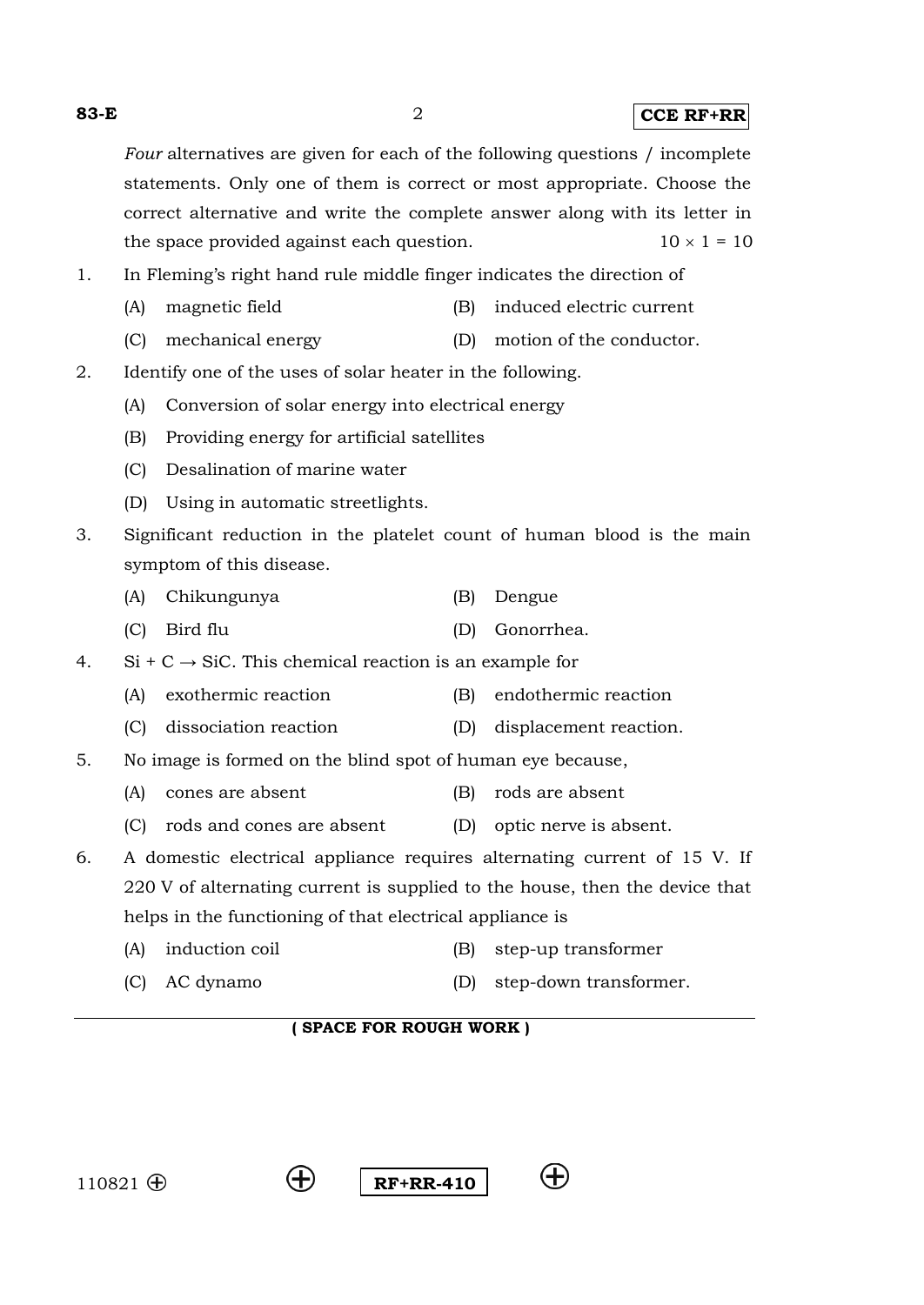- 7. While doing the experiment of copper voltameter, in which of the following cases, more amount of copper gets deposited at cathode ?
	- (A) 2 amperes of electric current is passed for 30 minutes
	- (B) 4 amperes of electric current is passed for 20 minutes
	- (C) 0·5 amperes of electric current is passed for 80 minutes
	- (D) 1·5 amperes of electric current is passed for 30 minutes.
- 8. Identify the correct complementary base pairing among the following.
	- (A) Adenine Thymine and Guanine Cytosine
	- (B) Adenine Guanine and Thymine Cytosine
	- (C) Adenine Cytosine and Thymine Guanine
	- (D) Guanine Adenine and Cytosine Adenine.
- 9. Find out the most efficient engine in the following.
	- (A) an engine converts 80 KJ of heat energy into 20 KJ of work
	- (B) an engine converts 50 KJ of heat energy into 15 KJ of work
	- (C) an engine converts 30 KJ of heat energy into 6 KJ of work
	- (D) an engine converts 60 KJ of heat energy into 24 KJ of work.
- 10. Haemoglobin levels in the blood samples of two persons *A* and *B* are found to be 9 gm/dL and 13 gm/dL respectively. Which statement is true with respect to the amount of oxygen supply in their body ?
	- (A) More in person *B* than in person *A*
	- (B) More in person *A* than in person *B*
	- (C) Equal in person *A* and person *B*
	- (D) No correlation between oxygen supply and the level of haemoglobin.



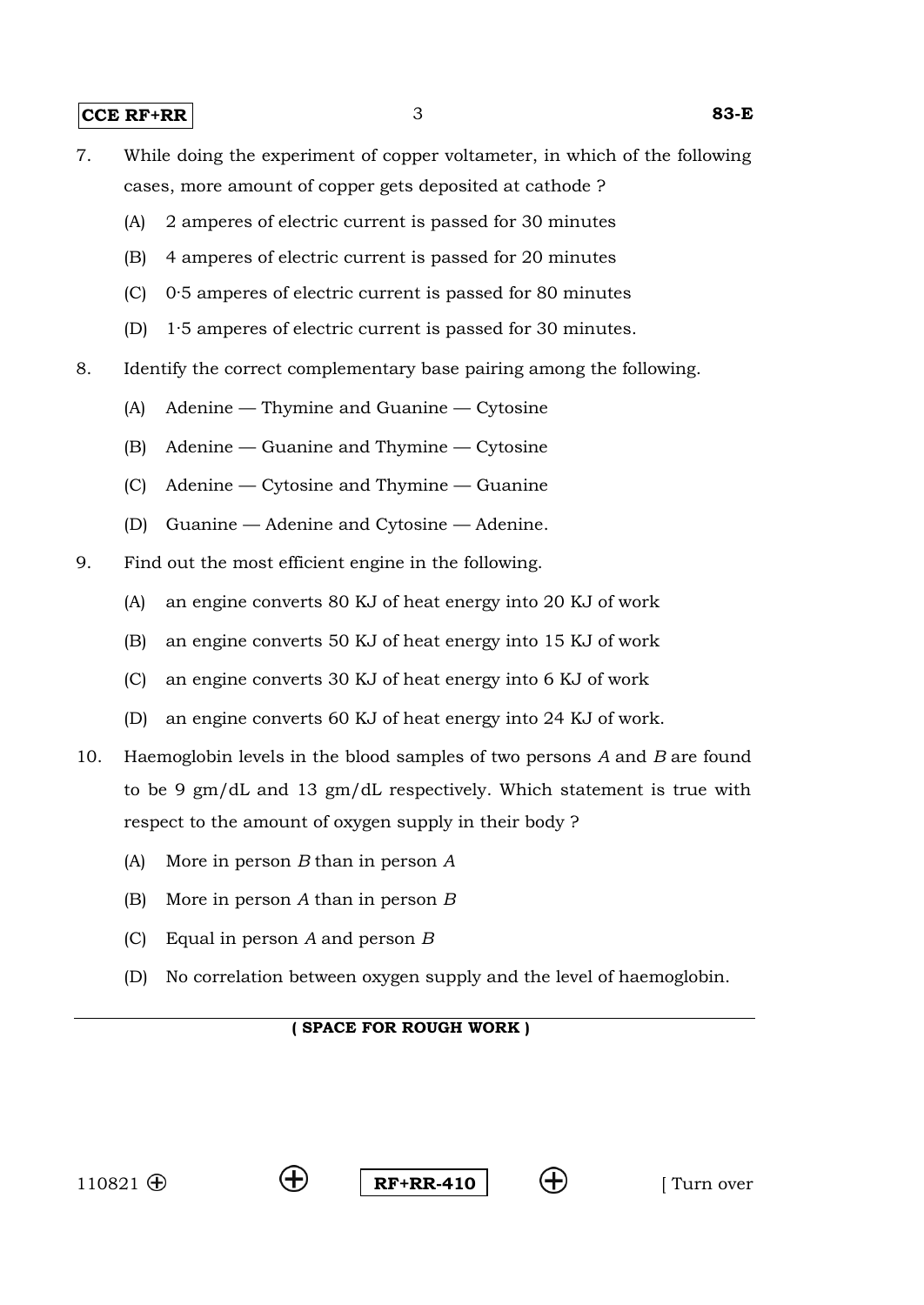**83-E** 4 **CCE RF+RR**

11. The structural formulae of hydrocarbons are given in **Column-A** and their uses are given in **Column-B**. Match them and write the answers along with its letters in the space provided :  $4 \times 1 = 4$ 



- 12. Write any two advantages of bio-energy.
- 13. What is red shift ?
- 14. Name the two important non-metallic oxides which cause acid rain.
- 15. Mention the properties of silica due to which it is used as sand bath in laboratory.

# **( SPACE FOR ROUGH WORK )**





 $\left( +\right)$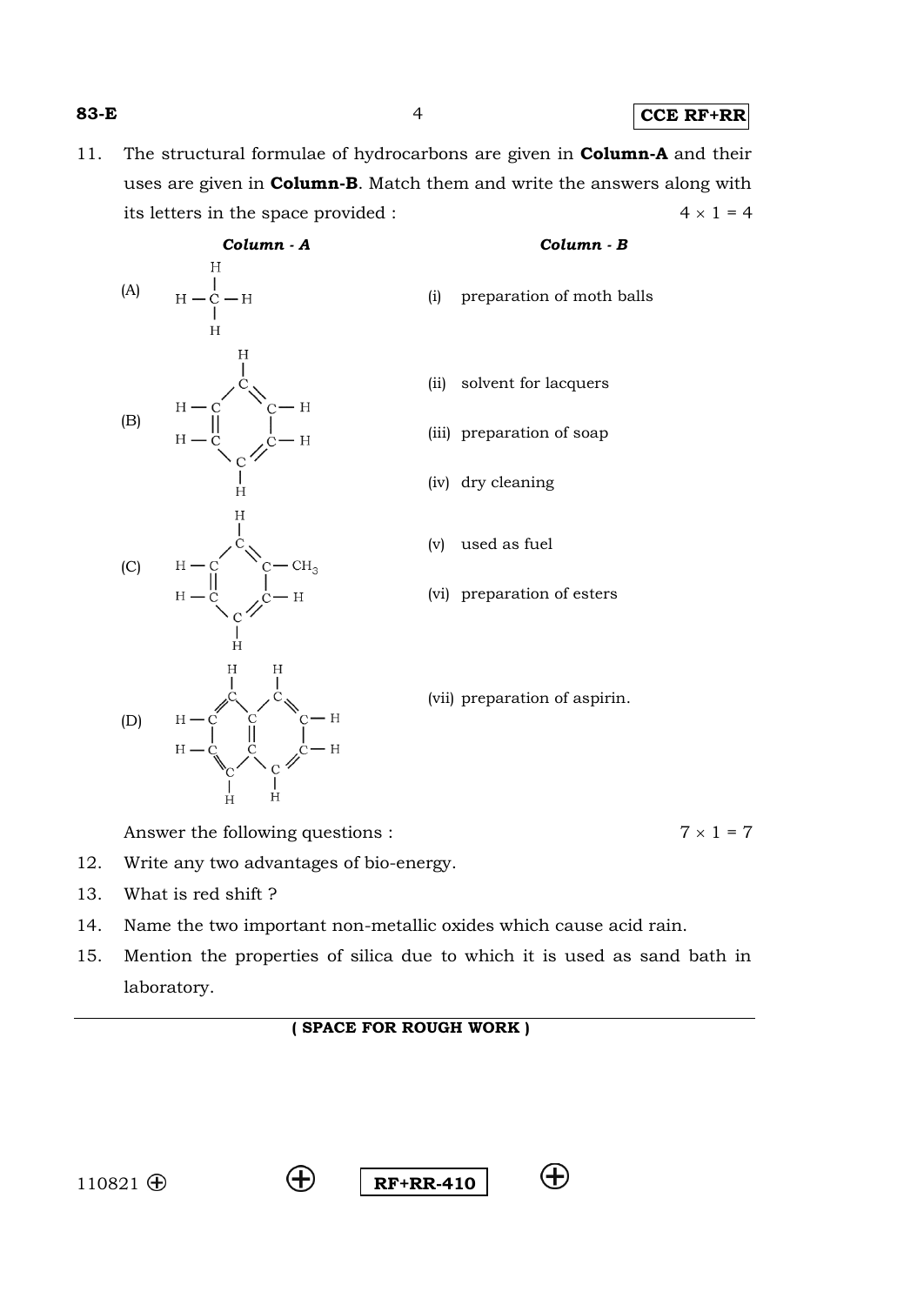#### **CCE RF+RR 5** 83-E

- 
- 16. State the modern periodic law.
- 17. Draw the circuit symbol of *n-p-n* transistor.
- 18. Sclerenchyma fibres are used in coir industries to make gunny bags and ropes. Give scientific reason.

Answer the following questions :  $16 \times 2 = 32$ 

- 19. Draw the diagram of a DC dynamo and label the following parts.
	- (a) Split rings (b) Armature coil.
- 20. What is annealing of glass ? Name the colour obtained when (i) Ferric compounds, (ii) Cobalt compounds are added to the mixture of molten glass.

OR

What is pulping ? How is an uncoated paper converted into coated paper ?

- 21. Draw the diagram of the apparatus used in electroplating and label the following parts.
	- (i) Electrolyte (ii) Anode.
- 22. Lymph plays an important role in protecting immune system of the body. Justify this statement.

OR

- (a) How is dermal tissue adapted to prevent excessive transpiration in plants ?
- (b) Why do leaves of lotus plant float on water ?
- 23. Draw the diagram of blast furnace used in the extraction of iron.
- 24. Differentiate between Caucasoid man and Mongoloid man based on their physical features.
- 25. What is forward biasing and reverse biasing of a diode ?

OR

What are extrinsic semiconductors ? Name the two types of extrinsic semiconductors.



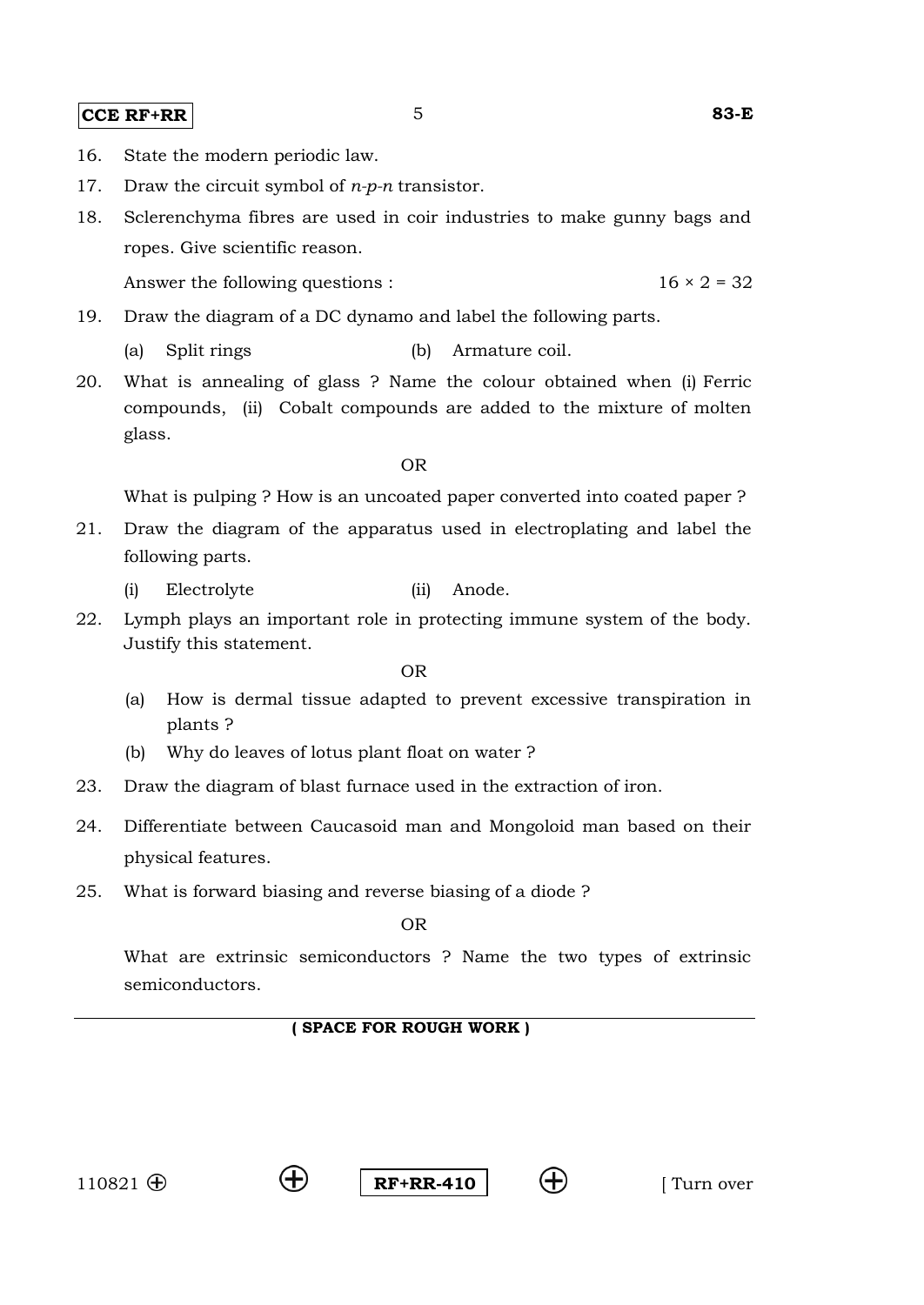26. Sodium ( Na ), Magnesium ( Mg ), Aluminium ( A*l* ) and Silicon ( Si ) are arranged in the decreasing order of their atomic size. Which element has the highest ionisation energy among them ? Justify your answer scientifically.

- 27. Draw the diagram showing the structure of HIV.
- 28. The densities of 4 gases at standard temperature and pressure are given in the table :

| Gas     | Methane    | Ammonia    | Helium     | Neon       |
|---------|------------|------------|------------|------------|
| Density | $0.72$ g/L | $0.77$ g/L | $0.18$ g/L | $0.90$ g/L |

Among these gases, which gas diffuses very fast ? State the law that helps you to take the decision.

29. Hydroponic and aeroponic methods are gaining significance in space research organisations. Give two reasons for this.

OR

Urban people should be encouraged to take up the practice of roof-top gardening. Justify.

30. What are ultrasonic waves ? Write any two uses of ultrasonic waves in the field of medicine.

OR

What is an echo ? Name the two devices which work on the principle of echo of ultrasonic waves.

- 31. Hydroelectric power plants are more ecofriendly than thermal power plants. Justify this statement.
- 32. The general formula of a group of organic compounds is  $C_nH_{2n+1}OH$ .

Write the molecular formula of first two members of this group. Examine whether these two compounds are in homologous series, based on their molecular formula.





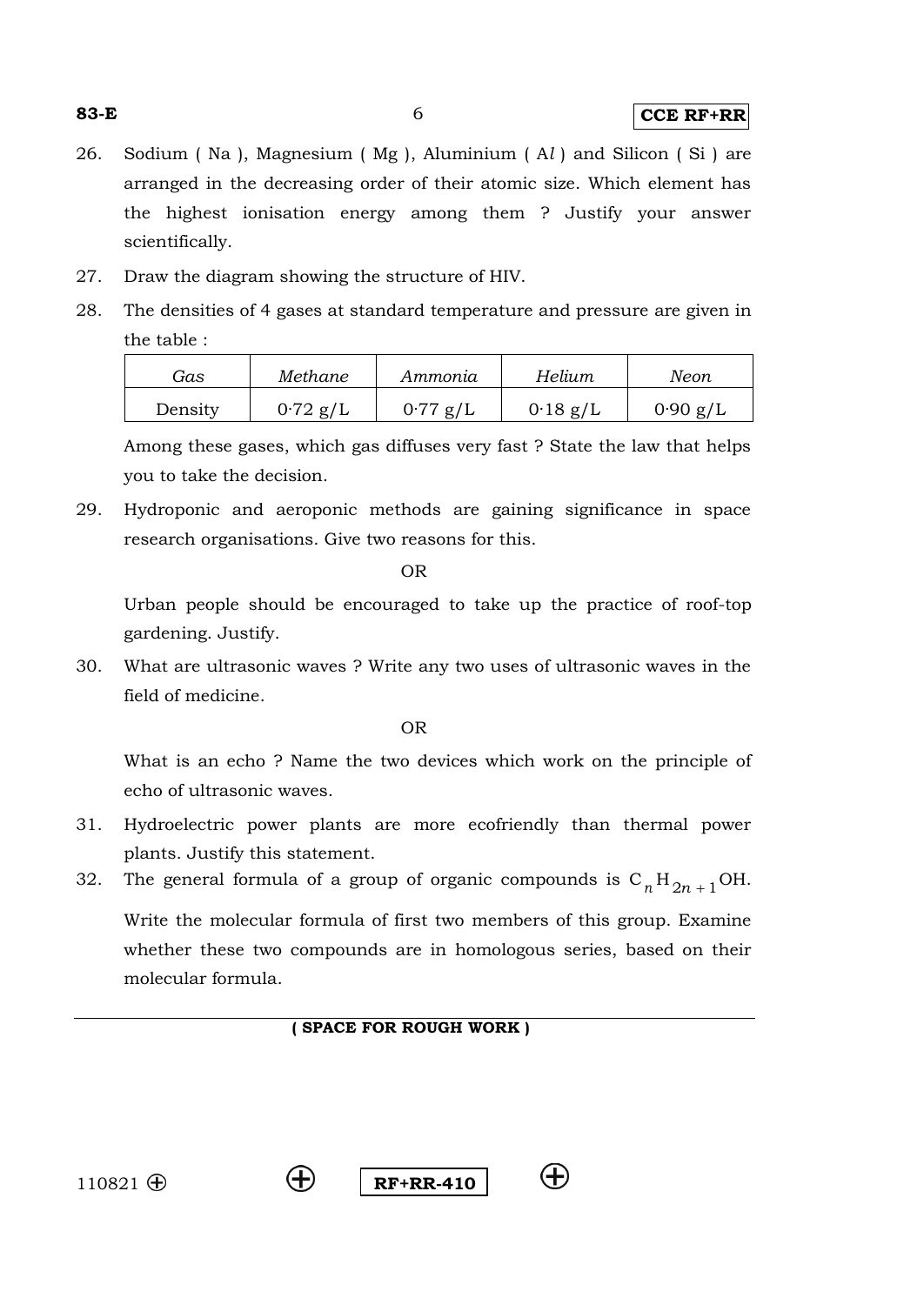#### **CCE RF+RR** 7 **83-E**

33. The graph of a wave motion is given below. Observe the graph and answer the following questions :



- (a) What type of wave is represented in the graph ?
- (b) What do *PQ* and *PR* indicate with respect to the wave ?
- 34. A student catches small aquatic creatures swimming in a pond and keeps them in his aquarium assuming them to be fishes. After a few days he observes that four limbs are developed in those creatures. Then,
	- (i) to which class of vertebrates do you include those aquatic creatures ?
	- (ii) name the process that has caused development of four limbs in them.

Answer the following questions :  $5 \times 3 = 15$ 

- 35. Draw the diagram of a nuclear power plant and label the following parts.
	- (a) Control rods (b) Radiation shield.
- 36. Name the steps in the manufacture of common sugar from sugarcane and explain the first step.

OR

- (a) What is fermentation ? Give one example.
- (b) Write the balanced chemical equations of the reactions taking place in the manufacture of ethyl alcohol from sugar.